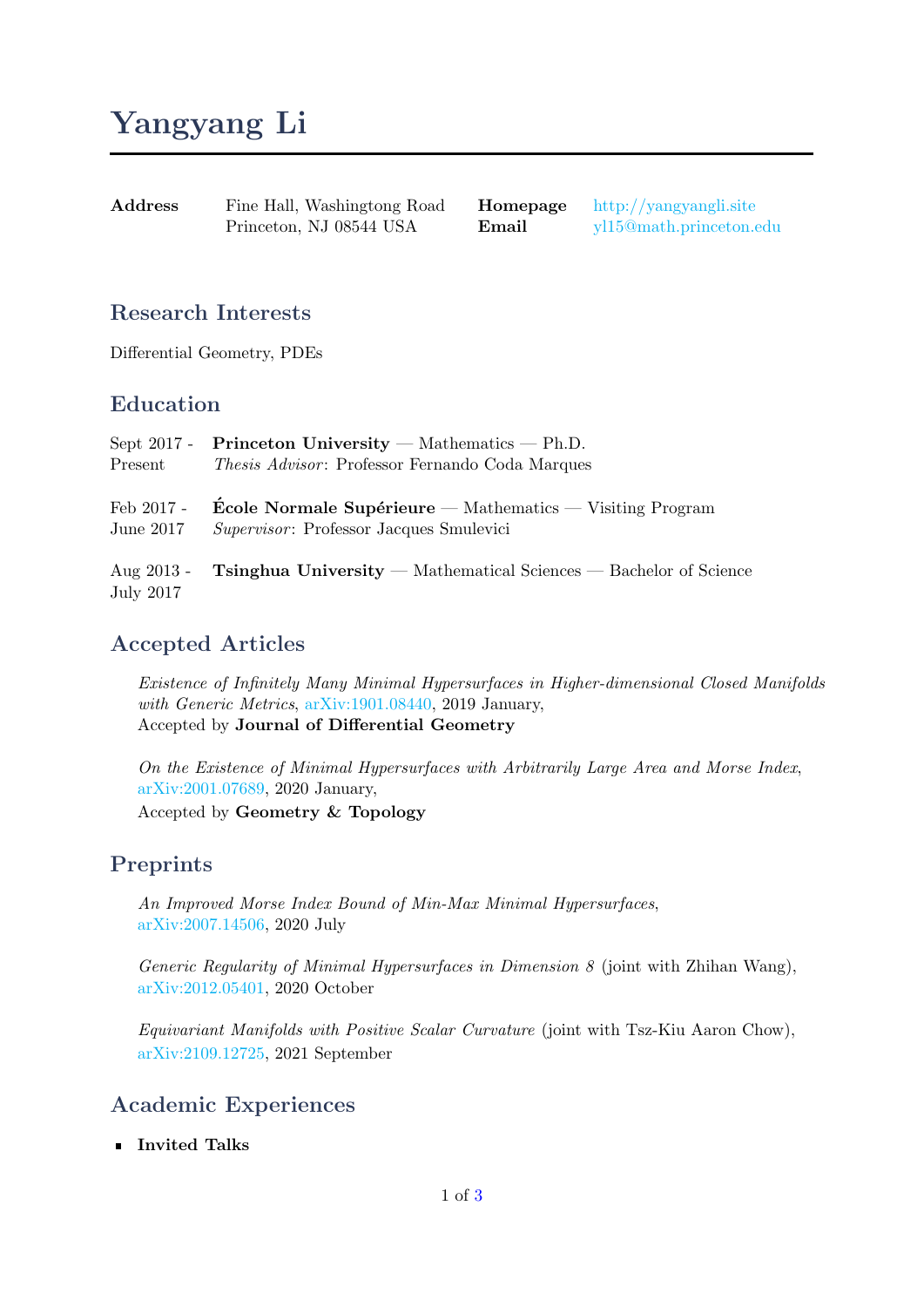Geometric Analysis Session, CMS 75th+1 Anniversary Summer Meeting, 2021 June Talk on Generic regularity of minimal hypersurfaces in dimension 8

Geometric Analysis Seminar, University of Chicago, 2021 May Talk on Generic regularity of minimal hypersurfaces in dimension 8

Differential Geometry Seminar, UC San Diego, 2021 April Talk on Generic regularity of minimal hypersurfaces in dimension 8

The 1st Geometric Analysis Festival, 2021 February Talk on Generic regularity of minimal hypersurfaces in dimension 8

Analysis and Partial Differential Equations Seminar, John Hopkins University, 2020 November Talk on Generic regularity of minimal hypersurfaces in dimension 8

AMS Special Session on Variational Aspects of Geometric Analysis, 2020 October Talk on Min-max minimal hypersurfaces in higher dimensions

Geometry Seminar, Stanford University, 2020 October Talk on Existence of minimal hypersurfaces with arbitrarily large area and Morse index

Differential Geometry Seminar, UC Santa Barbara, 2020 March Talk on Existence of minimal hypersurfaces with arbitrarily large area and Morse index

#### Contributed Talks

Minicourse, Tsinghua University, 2019 July 5-day minicourse on Almgren-Pitts min-max theory. [\(Minicourse notes\)](https://web.math.princeton.edu/~yl15/notes/2019-min-max/Notes.pdf)

Geometric Analysis Learning Seminar, Princeton University, 2019 March Talk on Minimal hypersurfaces for generic metrics and Yau's conjecture

Graduate Student Seminar, Princeton University, 2017 October Talk on Positive mass theorem

#### Service  $\blacksquare$

Review for: Geometric and Functional Analysis, Transactions of the American Mathematical Society, Journal of Geometric Analysis.

#### Teaching

| Spring $2021$ | MAT 355        | Introduction to Differential Geometry, Assistant Instructor                    |
|---------------|----------------|--------------------------------------------------------------------------------|
| Fall 2020     | <b>MAT 202</b> | Linear Algebra, Preceptor                                                      |
| Spring 2020   | MAT 330        | Complex Analysis with Applications, Assistant Instructor                       |
| Fall 2019     | MAT 335        | Analysis II: Complex Analysis, Assistant Instructor                            |
| Summer 2019   |                | Princeton University Summer School in Geometric Analysis, Assistant Instructor |
| Spring $2019$ |                | MAT 218 Accelerated Honors Analysis II, Assistant Instructor                   |
| Fall 2018     | MAT 215        | Honors Analysis, Assistant Instructor                                          |